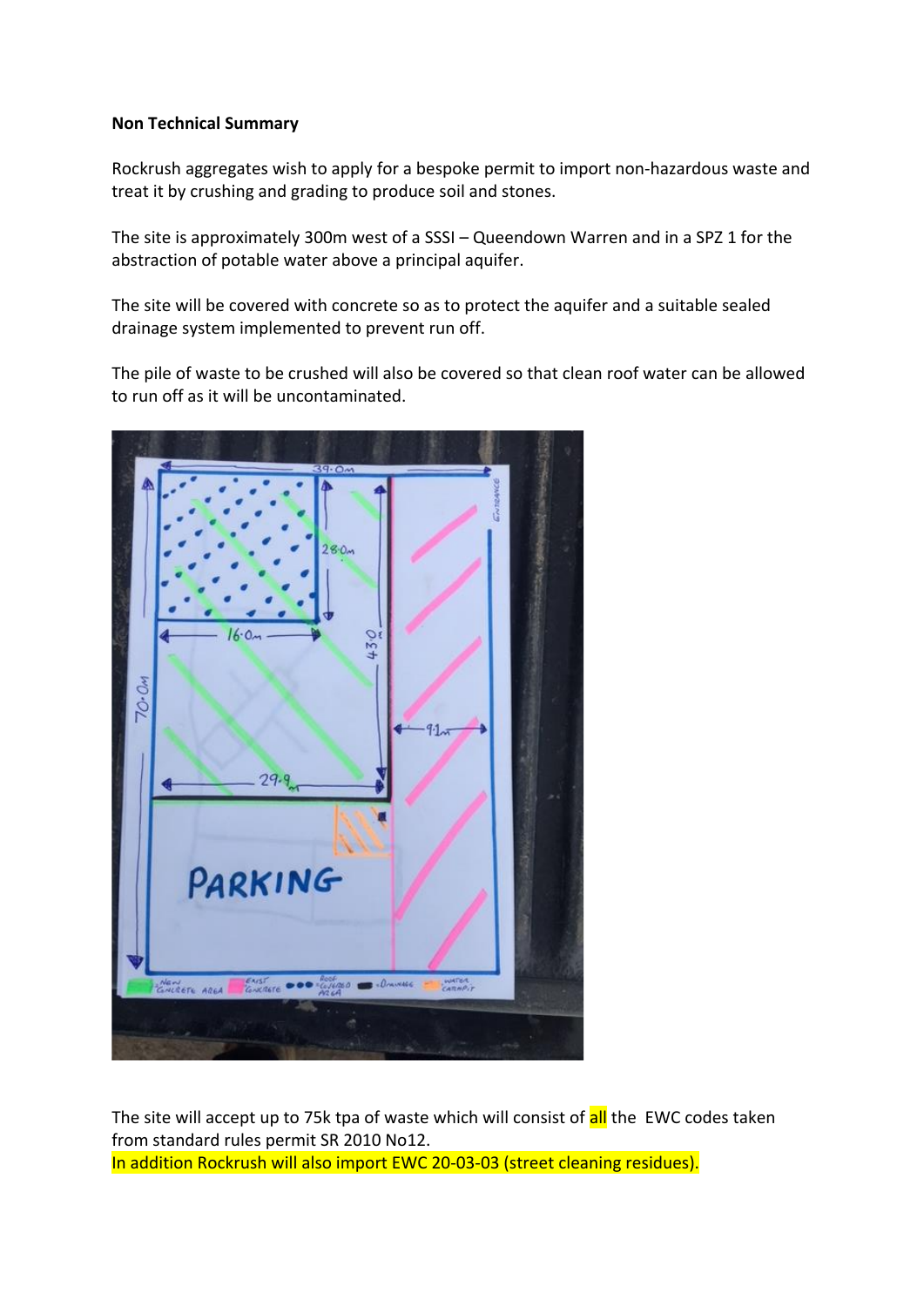## **Table 2.3 Waste types**

## **Exclusions**

**Wastes having any of the following characteristics shall not be accepted:**

- **Consisting solely or mainly of dusts, powders or loose fibres**
- **Hazardous wastes**
- **Wastes in liquid form**

| Waste<br>Code | <b>Description</b>                                                                                                    |
|---------------|-----------------------------------------------------------------------------------------------------------------------|
| 01            | WASTES RESULTING FROM EXPLORATION, MINING, QUARRYING AND PHYSICAL AND<br><b>CHEMICAL TREATMENT OF MINERALS</b>        |
| 01 04         | wastes from physical and chemical processing of non-metalliferous minerals                                            |
| 01 04 08      | waste gravel and crushed rocks other than those mentioned in 01 04 07                                                 |
| 01 04 09      | waste sand and clays                                                                                                  |
| 02            | WASTES FROM AGRICULTURE, HORTICULTURE, AQUACULTURE, FORESTRY, HUNTING<br>AND FISHING, FOOD PREPARATION AND PROCESSING |
| 02 02         | waste from preparation and processing of meat, fish and other foods of animal origin                                  |
| 02 02 02      | shellfish shells from which the soft tissue or flesh has been removed only                                            |
| 03            | WASTES FROM WOOD PROCESSING AND THE PRODUCTION OF PANELS AND<br>FURNITURE, PULP, PAPER AND CARDBOARD                  |
| 03 01         | wastes from wood processing and the production of panels and furniture                                                |
| 03 01 01      | waste bark and cork                                                                                                   |
| 03 03         | wastes from pulp, paper and cardboard production and processing                                                       |
| 03 03 01      | waste bark and wood                                                                                                   |
| 10            | <b>WASTES FROM THERMAL PROCESSES</b>                                                                                  |
| 1001          | waste from power stations and other combustion plants                                                                 |
| 10 01 01      | bottom ash and slag only                                                                                              |
| 10 01 02      | pulverised fuel ash only                                                                                              |
| 10 01 05      | gypsum (solid) only                                                                                                   |
| 10 01 07      | gypsum (sludge) only                                                                                                  |
| 10 01 15      | bottom ash and slag only from co-incineration other than those mentioned in 10 01 14                                  |
| 10 11         | wastes from manufacture of glass and glass products                                                                   |
| 10 11 12      | clean glass other than those mentioned in 10 11 11                                                                    |
| 10 12         | wastes from manufacture of ceramic goods, bricks, tiles and construction products                                     |
| 10 12 08      | waste ceramics, bricks, tiles and construction products(after thermal processing)                                     |
| 10 13         | wastes from manufacture of cement, lime and plaster products and articles and products<br>made from them              |

| 10 13 14 | waste concrete only                                                                                    |
|----------|--------------------------------------------------------------------------------------------------------|
| 15       | <b>WASTE PACKAGING</b>                                                                                 |
| 15 01    | packaging                                                                                              |
| 15 01 07 | clean glass only                                                                                       |
| 17       | <b>CONSTRUCTION AND DEMOLITION WASTES (INCLUDING EXCAVATED SOIL FROM</b><br><b>CONTAMINATED SITES)</b> |
| 1701     | concrete, bricks, tiles and ceramics                                                                   |
| 17 01 01 | concrete                                                                                               |
| 17 01 02 | bricks                                                                                                 |
| 17 01 03 | tiles and ceramics                                                                                     |
| 17 01 07 | mixtures of concrete, bricks, tiles and ceramics other than those mentioned in 170106                  |
| 1702     | wood, glass and plastic                                                                                |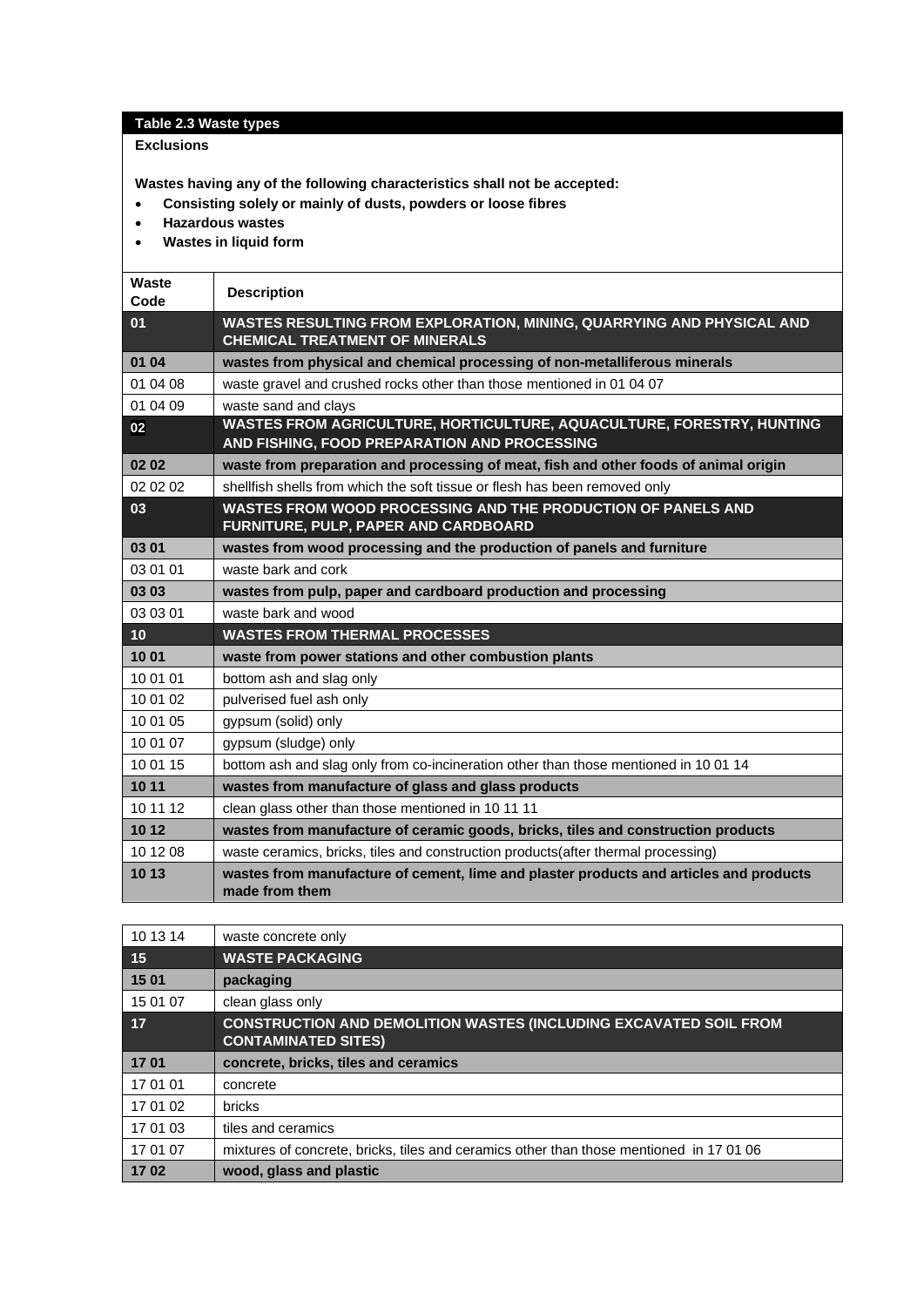| 17 02 02 | clean glass only                                                                                                                                                       |
|----------|------------------------------------------------------------------------------------------------------------------------------------------------------------------------|
| 1703     | bituminous mixtures, coal tar and tarred products                                                                                                                      |
| 17 03 02 | road base and road planings (other than those containing coal tar) only                                                                                                |
| 1705     | soil (including excavated soil from contaminated sites) stones and dredging spoil                                                                                      |
| 17 05 04 | soil and stones other than those mentioned in 17 05 03                                                                                                                 |
| 17 05 06 | dredging spoil other than those mentioned in 17 05 05                                                                                                                  |
| 17 05 08 | track ballast other than those mentioned in 17 05 07                                                                                                                   |
| 1708     | gypsum based construction material                                                                                                                                     |
| 17 08 02 | gypsum only other than that mentioned in 17 08 01                                                                                                                      |
| 19       | WASTES FROM WASTE MANAGEMENT FACILITIES, OFF SITE WASTE WATER<br>TREATMENT PLANTS AND PREPARATION OF WATER INTENDED FOR HUMAN<br><b>CONSUMPTION / INDUSTRIAL WASTE</b> |
| 19 05    | wastes from aerobic treatment of solid waste                                                                                                                           |
| 19 05 03 | compost from source segregated biodegradable waste only                                                                                                                |
| 1908     | wastes from waste water treatment plants not otherwise specified                                                                                                       |
| 19 08 02 | washed sewage grit (waste from desanding) free from sewage contamination only                                                                                          |
| 19 08 99 | stone filter media if free from sewage contamination only                                                                                                              |
| 1909     | wastes from the preparation of water intended for human consumption or water for<br>industrial use                                                                     |
| 19 09 02 | sludges from water clarification                                                                                                                                       |
| 19 12    | wastes from the mechanical treatment of wastes                                                                                                                         |
| 19 12 05 | clean glass only                                                                                                                                                       |
| 19 12 09 | minerals (for example sand, stones)                                                                                                                                    |
| 19 12 12 | treated bottom ash including IBA and slag other than that containing dangerous substances only                                                                         |
| 19 13    | wastes from soil and groundwater remediation                                                                                                                           |
| 19 13 02 | solid wastes from soil remediation other than those mentioned in 19 13 01                                                                                              |
| 19 13 04 | sludges from soil remediation other than those mentioned in 191303                                                                                                     |
| 20       | MUNICIPAL WASTES (HOUSEHOLD WASTE AND SIMILAR COMMERCIAL, INDUSTRIAL<br>AND INSTITUTIONAL WASTES) INCLUDING SEPARATELY COLLECTED FRACTIONS                             |
| 20 01    | separately collected fractions                                                                                                                                         |
| 20 01 02 | clean glass only                                                                                                                                                       |
| 20 02    | garden and park wastes                                                                                                                                                 |
| 20 02 02 | soil and stones                                                                                                                                                        |

Treatment of wastes listed in table 2.3 consisting only of sorting, separation, screening, crushing andblending of waste for recovery as a soil, soil substitute or aggregate.

Secure storage of wastes listed in table 2.3 pendingtreatment.

Storage of wastes listed in table 2.4 shall not exceed 10,000 tonnes in total at any one time.

All other wastes stored shall not exceed 40,000 tonnes in total at any one time.

No more than 75,000 tonnes of waste shall betreated per year.

Treatment of slags and ashes for disposal shall not exceed 50 tonnes per day, or if for a mix of recovery and disposal shall not exceed 75 tonnesper day.

Dust will be minimised via a system of damping down bowsers and sprinklers and the minimal double handling of dusty materials. The site is located in a remote rural area with no immediate neighbours.